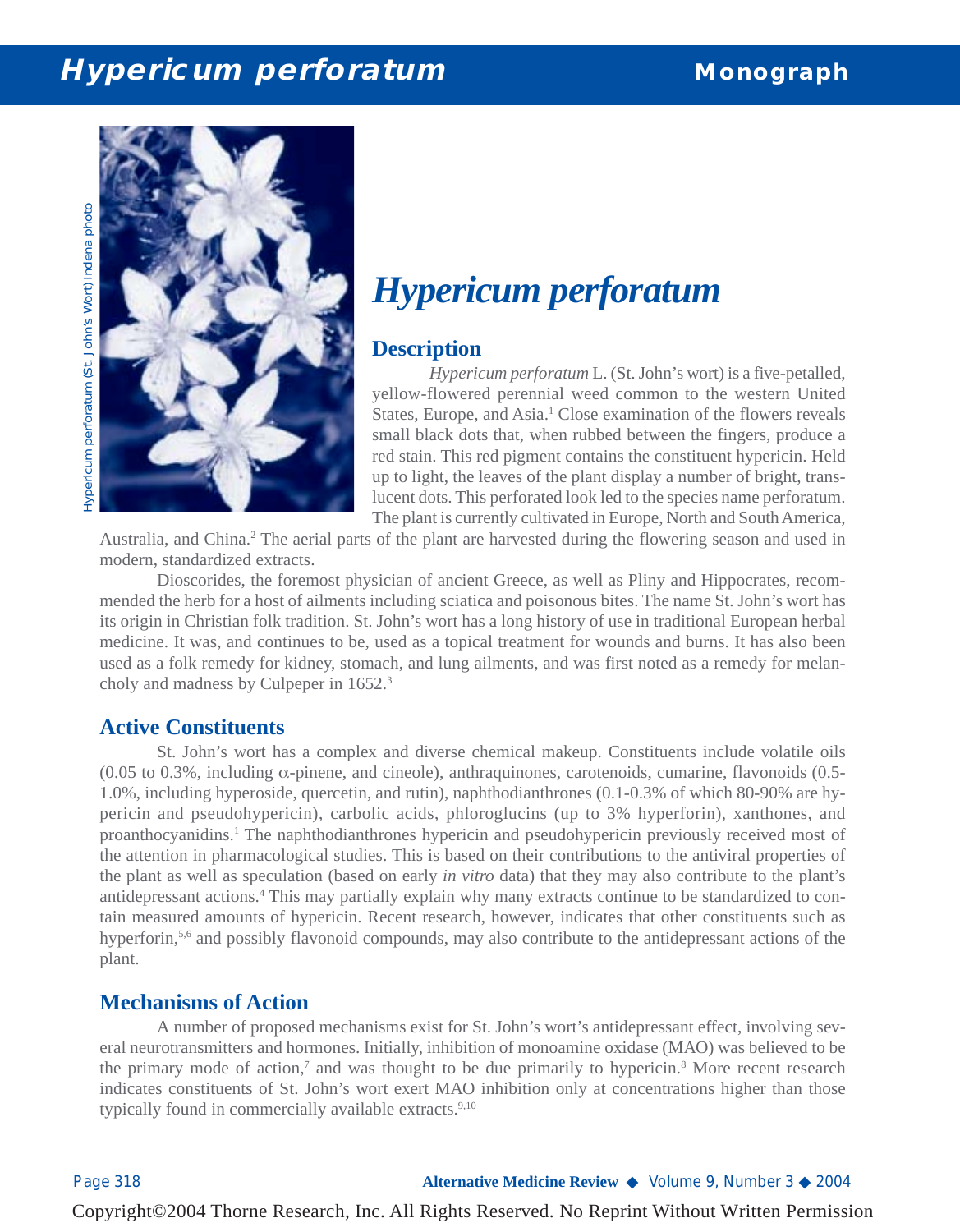Attention over the past few years has shifted to the ability of St. John's wort and the constituent hyperforin to inhibit synaptosomal reuptake of serotonin, norepinephrine, and dopamine.<sup>11,12</sup> Two human pharmacological studies demonstrating an increase in cortisol levels following administration of two different St. John's wort extracts have recently been reported to support this proposed mechanism of action.13,14 Although this has been the topic of much debate among European researchers, it has led to some commercial extracts providing standardized amounts (3-5%) of hyperforin.

Hyperforin has also been shown to have antimicrobial activity against gram-positive bacteria and numerous viruses. This property is likely attributed to the essential oils, phloroglucinols, and flavonoid constituents, and may involve a photoactivation process that disrupts certain components of the organism's cell membrane.15,16 The antitumor properties of St. John's wort are attributed to hypericin, which is a powerful photosensitizer. Once taken up by tumor cells, hypericin reacts in the presence of oxygen and activates multiple apoptosis pathways that results in malignant cell death.17,18

# **Clinical Indications**

#### *Depression*

A meta-analysis published in 1996 of 23 studies involving over 1,500 individuals found significantly positive responses to St. John's wort based on analysis of the Hamilton Depression Scale (HAMD) before and after treatment.<sup>19</sup> This was supported by a more recent meta-analysis covering clinical trials published through 2000.20 In 2000, the *Annals of Internal Medicine* featured a two-part overview and critique of newer drug therapies for depression and dysthymia (a chronic but milder form of depression), and included St. John's wort as a potential treatment for both conditions.21,22 Both reviews conclude St. John's wort is more effective than placebo for the treatment of mild-to-moderate depression and less likely to cause side effects than commonly prescribed antidepressants.



The 2000 meta-analysis of St. John's wort clinical trials lists 16 placebo-controlled trials on persons with mild-to-moderate depression.<sup>20</sup> These studies lasted from four to 12 weeks, with doses varying between 500-900 mg per day. Many of these trials were completed using 300 mg of the LI 160 extract (standardized to 0.3% hypericin) three times daily. $22-25$  A significant decrease in HAMD scores compared to placebo was found in all trials. Similar results have been noted for an extract designated ZE  $117<sup>26</sup>$  as well as standardized Hypericum extracts with the designations WS 5570 and WS 5572. $27,28$  A phase III clinical trial utilizing the WS 5570 extract included 375 patients with major depression, and demonstrated efficacy and safety superior to placebo when the extract was dosed at 900 mg daily for six weeks. This contradicts the results of an earlier wellknown study published in *JAMA* that demonstrated 900-1200 mg St. John's wort daily was ineffective in treating severe depression.<sup>29</sup>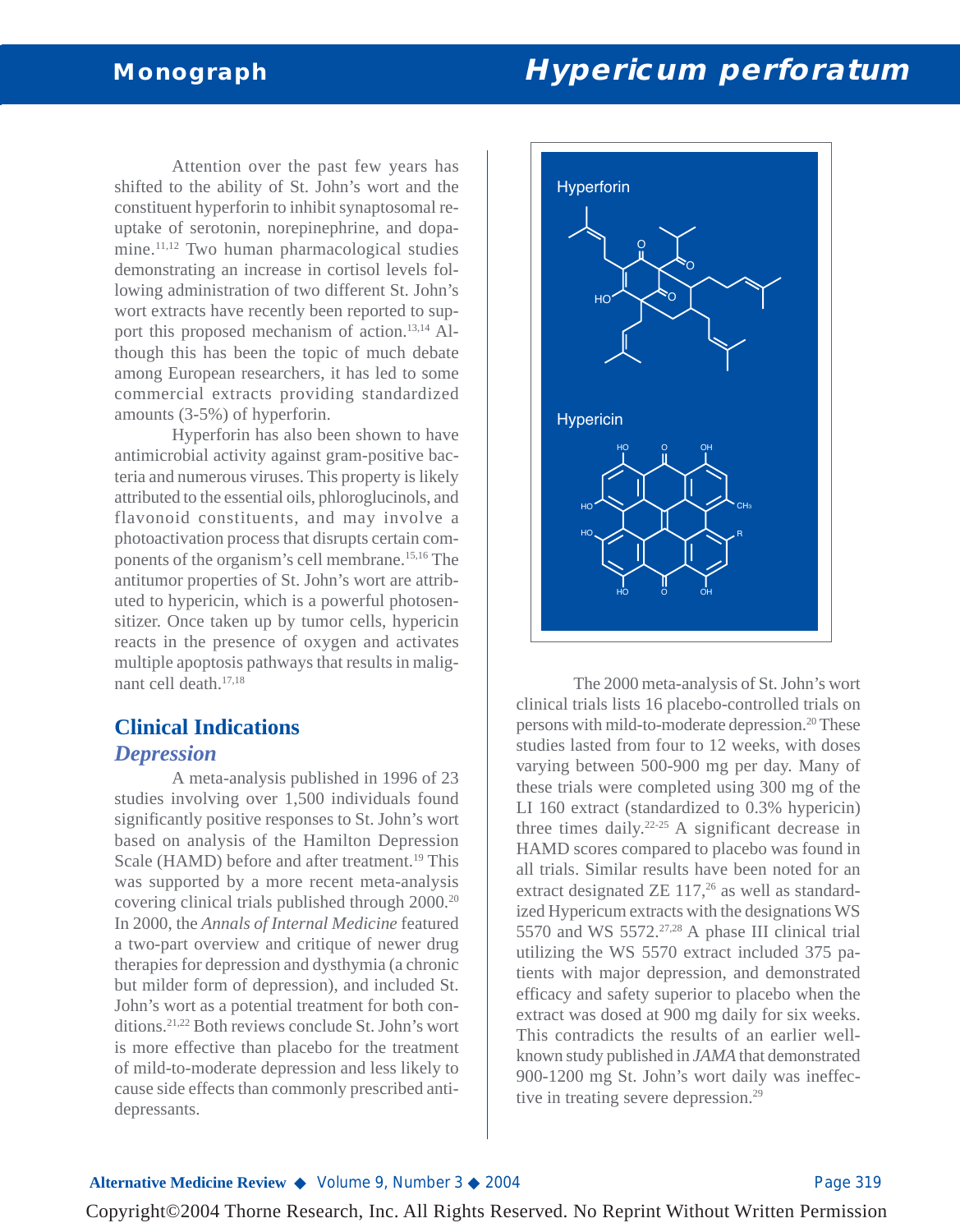At least 12 clinical trials have compared St. John's wort directly to prescription antidepressants, including imipramine, amitriptyline, and fluoxetine, in persons with mild-to-moderate depression.20 Earlier clinical trials comparing 900 mg St. John's wort daily with imipramine (75 mg daily) or amitriptyline (75 mg daily) in patients with mild-to-moderate depression found St. John's wort extract (LI 160) to be equally effective in lowering HAMD scores, with fewer side effects.30,31 However, these trials have been criticized due to the low dose of the standard antidepressant and lack of a placebo group. One trial comparing 1,050 mg St. John's wort daily with 100 mg imipramine daily or placebo did find St. John's wort was safe and effective in treating mild-to-moderate depression.32 More recently, in a six-week clinical trial (no placebo arm), 500 mg of the ZE 117 extract was as effective as 150 mg of imipramine.<sup>33</sup>

Two double-blind, randomized trials (with no placebo arm) suggest 500 mg<sup>34</sup> or 800 mg<sup>35</sup> St. John's wort daily is as effective as 20 mg/day of fluoxetine (Prozac®). Both trials lasted six weeks and found patients taking St. John's wort reported fewer side effects. More recently, two similar trials demonstrated Hypericum extract to be 83-percent as effective as fluoxetine therapy in one study<sup>36</sup> and equally effective  $(100\%)$  as fluoxetine therapy in the other.37 Dosages of Hypericum extract ranged from 300-500 mg daily; fluoxetine dosage in both studies was 20 mg daily. In these two studies adverse effects in the St. John's wort group were significantly fewer or equal to fluoxetine adverse effects.36,37

A small, seven-week pilot study found St. John's wort (900 mg/day) to be as effective as 75 mg sertraline (Zoloft<sup>®</sup>) daily.<sup>38</sup> In a larger (340 participants) eight-week trial, St. John's wort was compared to sertraline or placebo for major depression. A high placebo response was observed, and neither St. John's wort extract nor sertraline were significantly more effective than placebo.<sup>39</sup> A randomized, double-blind study of 87 patients with major depression compared sertraline and St. John's wort at similar doses to previous trials, but was extended to 12 weeks. Despite the longer treatment period and slightly higher doses than used

in the eight-week trial, researchers failed to demonstrate any significant differences in HAMD or Beck Depression Inventory scores between the drug and St. John's wort groups at the end of 12 weeks. As noted in other studies comparing St. John's wort to antidepressant drugs, fewer side effects were reported in the St. John's wort group.40

Treating depression in children often presents a significant challenge and, unfortunately, conventional antidepressants are often not well tolerated in this population due to myriad side effects involved. For this reason, St. John's wort has been investigated as a possible alternative to antidepressants because of its superior safety profile. In a study of 92 pediatric outpatients (ages 1-12 years) given 300-1800 mg (at physician's discretion) St. John's wort for 4-6 weeks, a significant improvement in symptomatology was observed. Independent physician and parental assessment of symptomatology in treated children revealed a perceived 72-percent improvement after two weeks and as high as 100-percent symptom improvement after six weeks.41 A 2003, open-label pilot study of 33 children (ages 6-16) diagnosed with major depressive disorder demonstrated 450- 900 mg St. John's wort for eight weeks was an effective treatment as evidenced by 75 percent of patients (n=25) meeting response criteria at the end of eight weeks. Few side effects were observed and were only mild in nature.42

## *Seasonal Affective Disorder*

A small pilot study and a larger open-label study suggested patients suffering from seasonal affective disorder (SAD) may benefit from taking 300 mg St. John's wort extract three times daily for eight weeks.<sup>43,44</sup> Placebo-controlled trials are needed to confirm the efficacy of St. John's wort for SAD.

#### *Cancer*

In the development of new cancer therapies, significant antitumor activity without toxicity is the goal. In the case of plant-derived antitumor agents, an abundant supply of the plant is also a prerequisite. St. John's wort appears to satisfy both criteria, as it grows abundantly in

Page 320 **Alternative Medicine Review** ◆ Volume 9, Number 3 ◆ 2004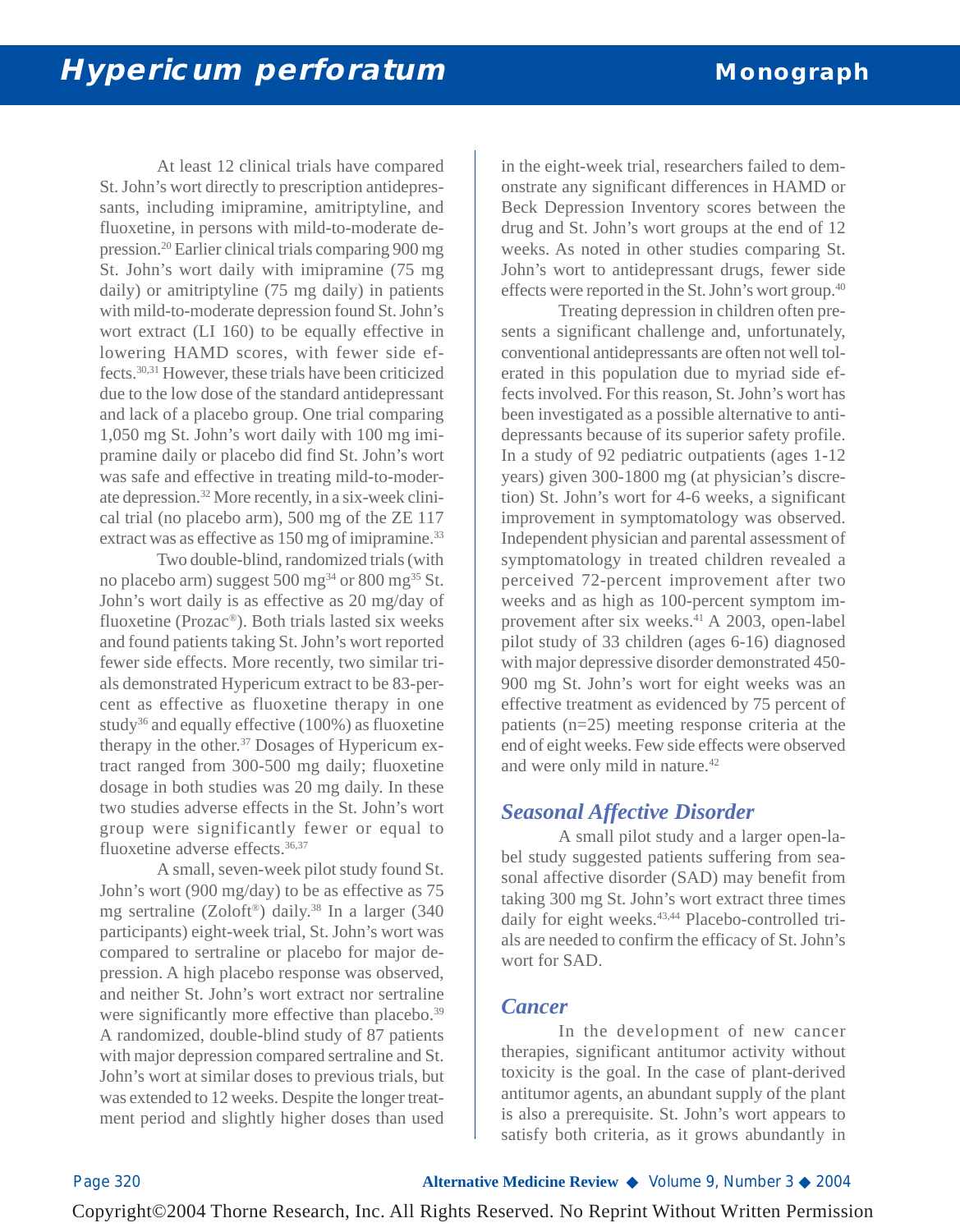Europe, North America, North Africa, and Asia, and has an excellent safety profile with minimal side effects. The Hypericum constituent, hypericin, is a powerful photosensitizing agent and its use in photodynamic therapy for cancer patients has gained the attention of researchers for over a dozen years. Numerous *in vitro* studies<sup>18,19,45,46</sup> have investigated its effect on various cell lines. These studies all demonstrate hypericin's cytotoxic effect on tumor cells after photosensitization.

Hyperforin has also been investigated in animals and *in vitro* studies for its antitumor effects. Schempp et al found hyperforin dosedependently inhibited the growth *in vitro* of rat and human mammary cancer, as well as squamous cell carcinoma, malignant melanoma, and lymphoma better than or equal to other cytostatic drugs tested, including camptothecin, paclitaxel, and vincristine. The data revealed hyperforin appears to induce tumor cell apoptosis via activation of mitochondria, release of cytochrome c, and caspase activation, which all in turn trigger cell death pathways. Further research in this area is indicated.47

#### *Alcoholism*

Because of its efficacy in treating depression and the fact that both depression and alcoholism have common neurochemical substrates, St. John's wort has been investigated for its potential therapeutic benefit in three rat models of alcoholism. In all three models Hypericum extract dose-dependently reduced voluntary alcohol intake to a significant degree. Due to its success in treating depression in humans, further research on Hypericum's use in treating alcoholism in humans seems warranted.<sup>48</sup>

## *Somatoform Disorders*

A multi-center, randomized, placebocontrolled trial compared the efficacy of St. John's wort to placebo in 151 outpatients suffering from somatization disorder or somatoform autonomic dysfunctions. Hypericum extract was dosed at 600 mg daily and outcome was measured with the Hamilton Anxiety Scale. The Hypericum extract LI 160 was significantly more effective than placebo at reducing anxiety and somatoform

complaints. Eighty-one percent of patients in the treatment group were considered improved as compared to 50 percent in the placebo group. Tolerability was excellent.<sup>49</sup>

## *Wound Healing*

St. John's wort has long been used successfully as a remedy for wound healing, and research in humans supports its effectiveness in this arena. A study of 24 female patients who recently had caesarean sections during childbirth examined the use of a combination oil-extract of Calendula and Hypericum oils in healing the incision site. Incisions of women in the treatment group were treated topically with an oily mixture of 70-percent Hypericum extract and 30-percent Calendula extract. The second group of patients acted as placebo and were given a wheat germ oil extract. All patients were treated twice daily for 16 days and Surface Perimeter Area (SPA) of the surgical wound was measured before and after treatment. Patients treated with the Hypericum/Calendula mixture exhibited a significant decrease (approximately 38%) in the SPA of the surgical wound compared to patients in the placebo group (approximately  $16\%$ ).<sup>50</sup>

## **Drug-Botanical Interactions**

Concomitant use of St. John's wort extract with selective serotonin reuptake inhibitors (SSRIs) has resulted in serotonin syndrome in two previous case reports51,52 and was reported in two individuals in a report on the safety and efficacy of St. John's wort based on a local survey completed by the University of Missouri.53

Case reports and pharmacological and clinical studies have indicated St. John's wort may reduce serum levels of the following drugs: indinavir, cyclosporine, theophylline, digoxin, warfarin, and oral birth control pills.54-61 The most direct effects on serum levels in patients taking St. John's wort have been found with cyclosporine<sup>56-58</sup> and indinavir.<sup>54</sup> Patients taking these medications should avoid concomitant use of St. John's wort. Research in humans has demonstrated St. John's wort causes induction of the cytochrome P450 isoenzyme CYP3A4 and may affect the metabolism of any drugs metabolized via this enzyme system.<sup>61-63</sup>

#### **Alternative Medicine Review ◆** Volume 9, Number 3 ◆ 2004 **Page 321** Page 321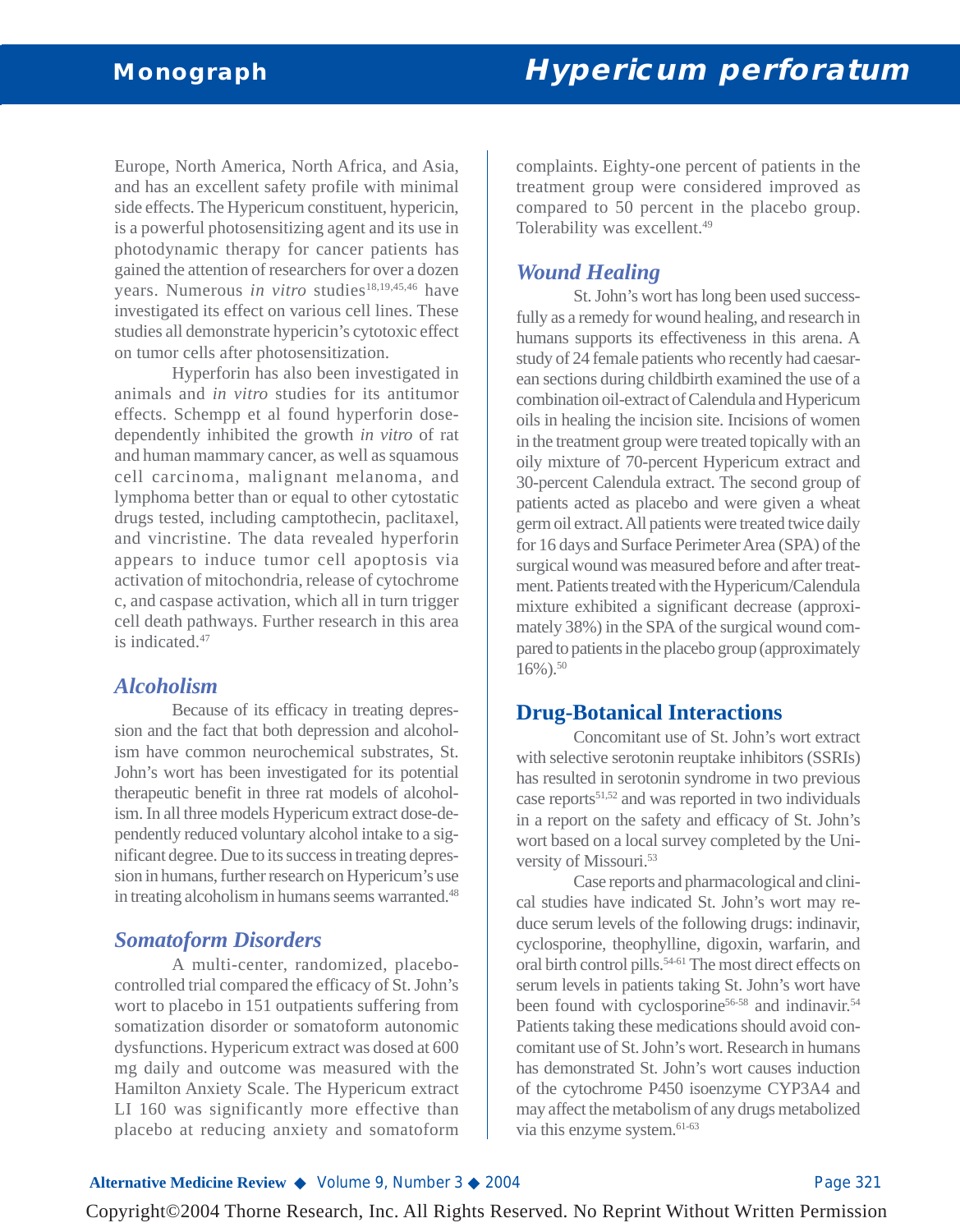Clinical studies examining the effects of St. John's wort on drug metabolism have found it also affects the hepatic metabolism of the cholesterol-lowering drugs simvastatin and pravastatin, <sup>64</sup> omeprazole (a proton pump inhibitor),<sup>65</sup> irinotecan (a chemotherapeutic agent),<sup>66</sup> tacrolimus (an immunosuppressant prescribed to prevent transplant rejection), $67$  verapamil (an anti-hypertensive agent),<sup>68</sup> and methadone<sup>69</sup> (used to modulate withdrawal symptoms in addicts). Additional studies support earlier information that St. John's wort induction of the CYP3A4 enzyme system affects the metabolism of theophylline<sup>70</sup> and oral contraceptives.71,72

## **Side Effects and Toxicity**

In a drug-monitoring study of 3,250 patients taking 900 mg/day of St. John's wort, adverse events were reported in 2.4 percent of subjects, the most common being gastrointestinal irritation, restlessness, fatigue, and allergic skin reactions.73

St. John's wort may cause the skin and eyes to become photosensitive.<sup>74</sup> There is a case report of a woman experiencing neuropathy (nerve injury and pain) in sun-exposed skin areas after taking 500 mg of whole St. John's wort for four weeks.75 However, one pharmacological study found doses as high as 3,600 mg (11.25 mg of hypericin) did not increase photosensitivity.<sup>76</sup> A later randomized trial of 72 patients also demonstrated a single dose (1,800 mg daily) of Hypericum extract LI 160 did not support evidence for a phototoxic effect.77 Fair-skinned individuals should take precautions when exposed to the sun while taking St. John's wort. It is advisable that elderly people taking St. John's wort use protective eyewear when exposed to the sun. Although the German Commission E lists no contraindications to use of St. John's wort during pregnancy or lactation,78 this statement appears to be based more on historical use than actual safety studies. One prospective study of 33 breast-feeding women and disease- and age-matched controls demonstrated taking St. John's wort did not affect milk production or infant weight or growth.<sup>79</sup>

Patients taking St. John's wort as an antidepressant should be closely questioned about any history of bipolar disorder. There have been several case reports of St. John's wort causing mania in patients with this history.80-83 Case reports and clinical trials have linked St. John's wort to elevated blood pressure, $84$  hypothyroidism (elevated TSH levels), $85$  and stimulation of secretion of adrenal corticotropic hormone and growth hormone.<sup>86</sup>

#### **Dosage**

Typical daily dosages of standardized St. John's wort extracts range from 500 to 1,050 mg for the treatment of mild-to-moderate depression. The dose is typically divided into two or three doses throughout the day. It may take 2-4 weeks to notice clinical results.

#### **References**

- 1. Wichtl M. *Herbal Drugs and Phytopharmaceuticals*. Boca Raton, FL: CRC Press; 1994:273-275.
- 2. Blumenthal M, Goldberg A, Brinckmann J, eds. *Herbal Medicine: Expanded Commission E Monographs*. Newton, MA: Integrative Medicine Communications; 2000:359-366.
- 3. Culpeper N. *The English Physician, or an Astrologo-physical Discourse on the Vulgar Herbs of this Nation*. London, England: Nathanial Brook; 1652.
- 4. Schulz V, Hansel R, Tyler VE. *Rational Phytotherapy: A Physicians' Guide to Herbal Medicine*. Berlin, Germany: Springer-Verlag; 2001:57-77.
- 5. Chatterjee SS, Bhattacharya SK, Wonnemann M, et al. Hyperforin as a possible antidepressant component of Hypericum extracts. *Life Sci* 1998;63:499-510.
- 6. Muller WE, Singer A, Wonnemann M. Hyperforin – antidepressant activity by a novel mechanism of action. *Pharmacopsychiatry* 2001;34:S98-S102.
- 7. Suzuki O, Katsumata Y, Oya M, et al. Inhibition of monoamine oxidase by hypericin. *Planta Med* 1984;50:272-274.
- 8. Holzl J, Demisch L, Gollnik B. Investigations about antidepressive and mood changing effects of *Hypericum perforatum. Planta Med* 1989;55:643.

Page 322 **Alternative Medicine Review** ◆ Volume 9, Number 3 ◆ 2004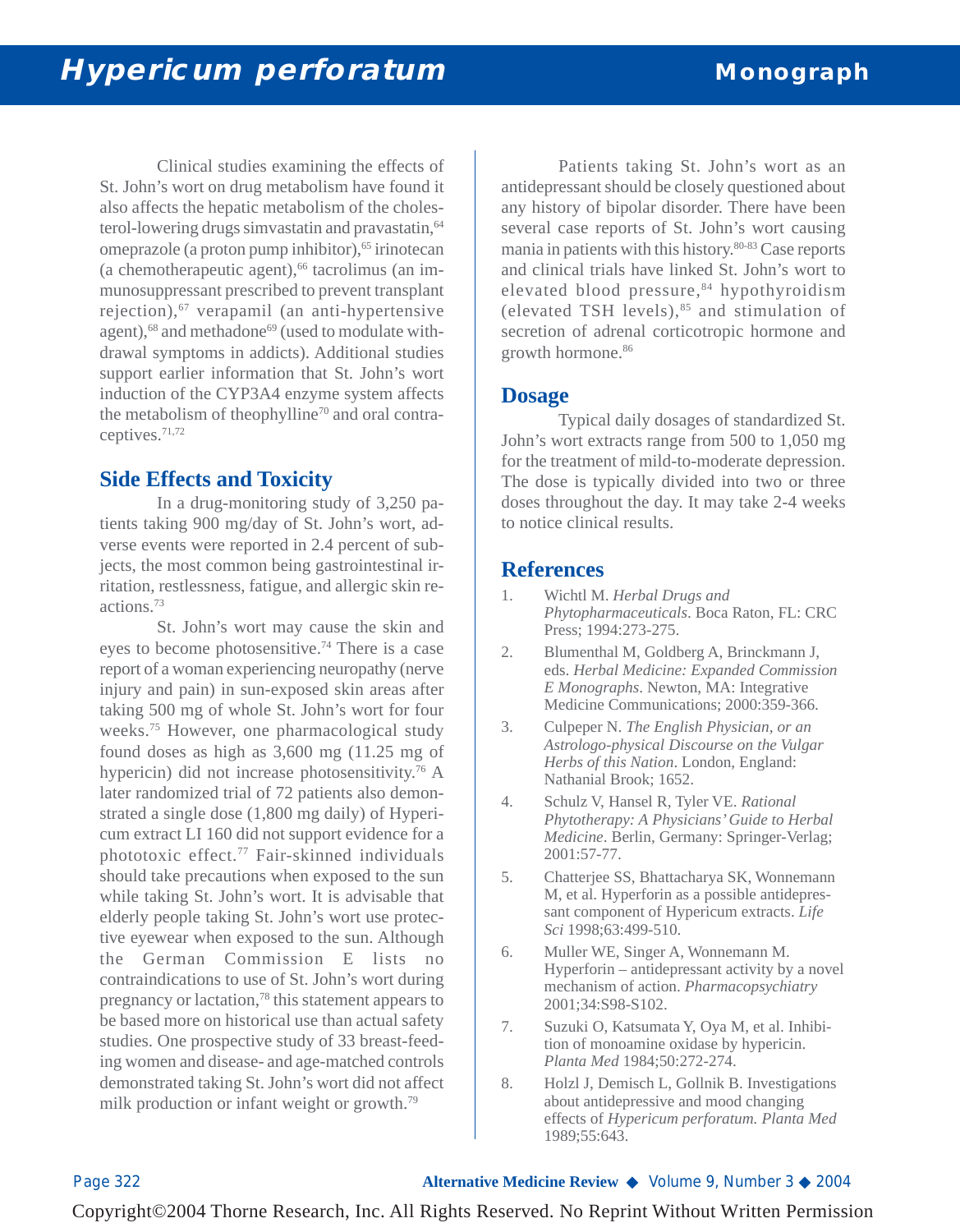# **Monograph Hypericum perforatum**

- 9. Bladt S, Wagner H. Inhibition of MAO by fractions and constituents of Hypericum extract. *J Geriatr Psychiatry Neurol* 1994;7:S57-S59.
- 10. Thiede HM, Walper A. Inhibition of MAO and COMT by Hypericum extracts and hypericin. *J Geriatr Psychiatry Neurol* 1994;7:S54-S56.
- 11. Muller WE, Rolli M, Schafer C, Hafner U. Effects of Hypericum extract (LI 160) in biochemical models of antidepressant activity. *Pharmacopsychiatry* 1997;30:S102-S107.
- 12. Muller WE, Singer A, Wonnemann M, et al. Hyperforin represents the neurotransmitter reuptake inhibiting constituent of Hypericum extract. *Pharmacopsychiatry* 1998;31:S16-S21.
- 13. Schule C, Baghai T, Ferrera A, Laakmann G. Neuroendocrine effects of Hypericum extract WS 5570 in 12 healthy male volunteers. *Pharmacopsychiatry* 2001;34:S127-S133.
- 14. Franklin M, Cowen PJ. Researching the antidepressant actions of *Hypericum perforatum* (St. John's wort) in animals and man. *Pharmacopsychiatry* 2001;34:S29-S37.
- 15. Weber ND, Murray BK, North JA, Wood SG. The antiviral agent hypericin has *in vitro* activity against HSV-1 through non-specific association with viral and cellular membranes. *Antivir Chem Chemother* 1994;5:83-90.
- 16. Lenard J, Rabson A, Vanderoef R. Photodynamic inactivation of infectivity of human immunodeficiency virus and other enveloped viruses using hypericin and rose Bengal: inhibition of fusion and syncytia formation. *Proc Natl Acad Sci U S A* 1993;90:158-162.
- 17. Thomas C, MacGill RS, Miller GC, Pardini RS. Photoactivation of hypericin generates singlet oxygen in mitochondria and inhibits succinoxidase. *Photochem Photobiol* 1992;55:47-53.
- 18. Hadjur C, Richard MJ, Parat MO, et al. Photodynamically induced cytotoxicity of hypericin dye on human fibroblast cell line MRC5. *J Photochem Photobiol Biol B* 1995;27:139-146.
- 19. Linde K, Ramirez G, Mulrow C, et al. St. John's wort for depression – an overview and metaanalysis of randomized clinical trials. *BMJ* 1996;313:253-261.
- 20. Kasper S. *Hypericum perforatum* a review of clinical studies. *Pharmacopsychiatry* 2001;34:S51- S55.
- 21. Snow V, Lascher S, Mottur-Pilson C. Pharmacologic treatment of acute major depression and dysthymia. American College of Physicians-American Society of Internal Medicine. *Ann Intern Med* 2000;132:738-742.
- 22. Williams JW Jr, Mulrow CD, Chiquette E, et al. A systematic review of newer pharmacotherapies for depression in adults: evidence report summary. *Ann Intern Med* 2000;132:743-756.
- 23. Sommer H, Harrer G. Placebo-controlled doubleblind study examining the effectiveness of a Hypericum preparation in 105 mildly depressed patients. *J Geriatr Psychiatry Neurol* 1994;7:S9- S11.
- 24. Hansgen KD, Vesper J, Ploch M. Multicenter double-blind study examining the antidepressant effectiveness of the Hypericum extract LI 160. *J Geriatr Psychiatry Neurol* 1994;7:S15-S18.
- 25. Montgomery SA, Hubner WD, Grigoleit HG. Efficacy and tolerability of St. John's wort extract compared with placebo in patients with mild to moderate depressive disorder. *Phytomedicine* 2000;7:S107.
- 26. Schrader E, Meier B, Brattsrom A. Hypercium treatment of mild-moderate depression in a placebocontrolled study. A prospective, double-blind, randomized, placebo-controlled, multicenter study. *Hum Psychopharmacol* 1998;13:163-169.
- 27. Lecrubier Y, Clerc G, Didi R, Kieser M. Efficacy of St. John's wort extract WS 5570 in major depression: a double-blind, placebo-controlled trial. *Am J Psychiatry* 2002;159:1361-1366.
- 28. Kalb R, Trautmann-Sponsel RD, Kieser M. Efficacy and tolerability of Hypericum extract WS 5572 versus placebo in mildly to moderately depressed patients. A randomized double-blind multicenter clinical trial. *Pharmacopsychiatry* 2001;34:96-103.
- 29. Shelton RC, Keller MB, Gelenberg A, et al. Effectiveness of St. John's wort in major depression: a randomized controlled trial. *JAMA* 2001;285:1978-1986.
- 30. Vorbach EU, Hubner WD, Arnoldt KH. Effectiveness and tolerance of the Hypericum extract LI 160 in comparison with imipramine: randomized double-blind study with 135 outpatients. *J Geriatr Psychiatry Neurol* 1994;7:S19-S23.
- 31. Wheatley D. LI 160, an extract of St. John's wort, versus amitriptyline in mildly to moderately depressed outpatients – a controlled 6-week clinical trial. *Pharmacopsychiatry* 1997;30:S77-S80.
- 32. Philipp M, Kohnen R, Hiller KO. Hypericum extract versus imipramine or placebo in patients with moderate depression: randomised multicentre study of treatment for eight weeks. *BMJ* 1999;319:1534-1538.

#### **Alternative Medicine Review ◆** Volume 9, Number 3 ◆ 2004 Page 323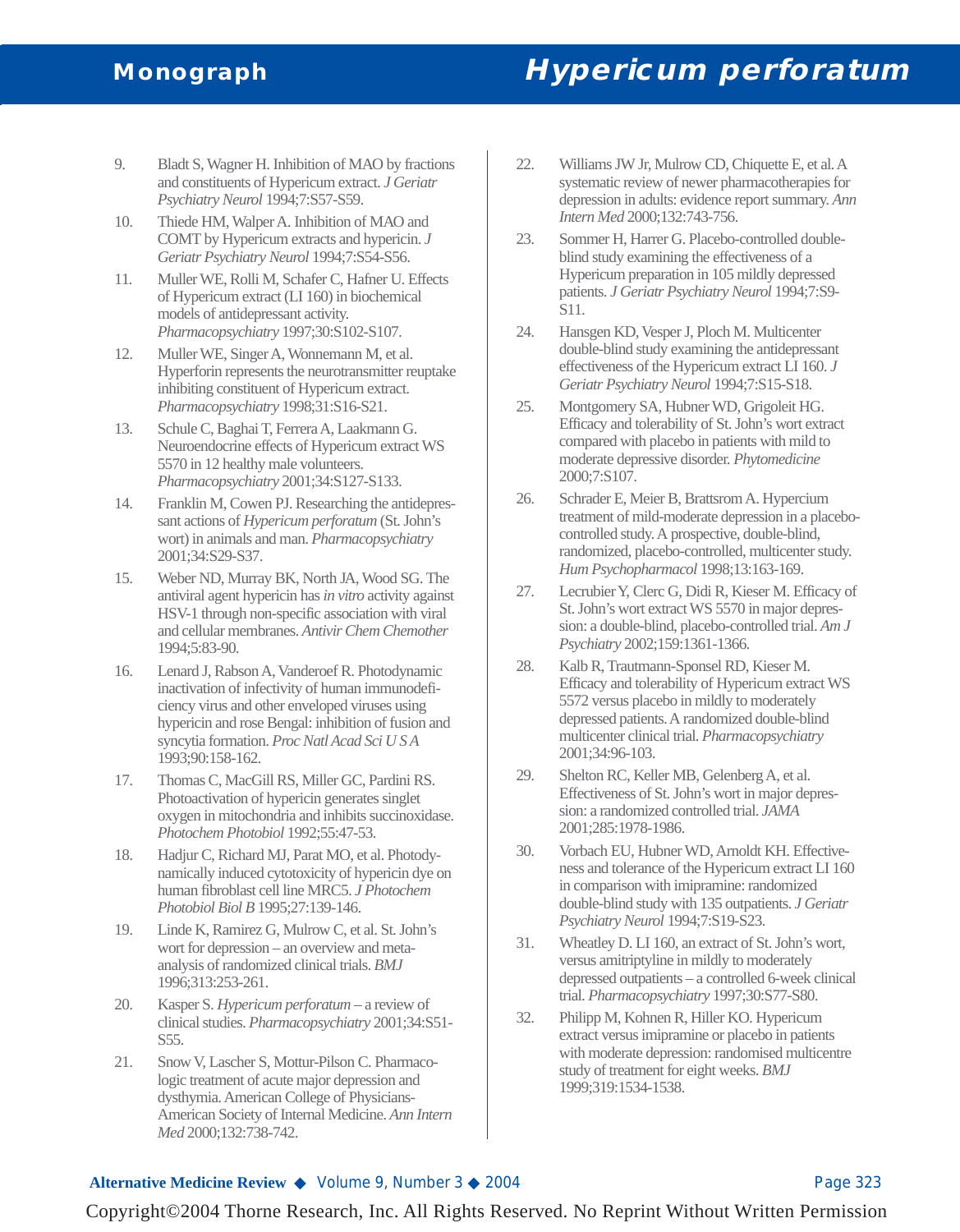- 33. Woelk H. Comparison of St. John's wort and imipramine for treating depression: randomised controlled trial. *BMJ* 2000;321:536-539.
- 34. Schrader E. Equivalence of St. John's wort extract (Ze 117) and fluoxetine: a randomized, controlled study in mild-moderate depression. *Int Clin Psychopharmacol* 2000;15:61-68.
- 35. Harrer G, Schmidt U, Kuhn U, Biller A. Comparison of equivalence between the St. John's wort extract LoHyp-57 and fluoxetine. *Arzneimittelforschung* 1999;49:289-296.
- 36. Behnke K, Jensen GS, Graubaum HJ, Gruenwald J. *Hypericum perforatum* versus fluoxetine in the treatment of mild to moderate depression. *Adv Ther* 2002;19:43-52.
- 37. Friede M, Henneicke von Zepelin HH, Freudenstein J. Differential therapy of mild to moderate depressive episodes (ICD-10 F 32.0; F 32.1) with St. John's wort. *Pharmacopsychiatry* 2001;34:S38-S41.
- 38. Brenner R, Azbel V, Madhusoodanan S, Pawlowska M. Comparison of an extract of Hypericum (LI 160) and sertraline in the treatment of depression: a double-blind, randomized pilot study. *Clin Ther* 2000;22:411-419.
- 39. Hypericum Depression Trial Study Group. Effect of *Hypericum perforatum* (St. John's wort) in major depressive disorder: a randomized controlled trial. *JAMA*2002;287:1807-1814.
- 40. van Gurp G, Meterissian GB, Haiek LN, et al. St. John's wort or sertraline? Randomized controlled trial in primary care. *Can Fam Physician* 2002;48:905-912.
- 41. Hubner WD, Kirste T. Experience with St. John's wort (*Hypericum perforatum*) in children under 12 years with symptoms of depression and psychovegetative disturbances. *Phytother Res* 2001;15:367-370.
- 42. Findling RL, McNamara NK, O'Riordan MA, et al. An open-label pilot study of St. John's wort in juvenile depression. *J Am Acad Child Adolesc Psychiatry* 2003;42:908-914.
- 43. Kasper S. Treatment of seasonal affective disorder (SAD) with Hypericum extract. *Pharmacopsychiatry* 1997;30:S89-S93.
- 44. Wheatley D. Hypericum in seasonal affective disorder (SAD). *Curr Med Res Opin* 1999;15:33- 37.
- 45. Thomas C, Pardini RS. Oxygen dependence of hypericin-induced phototoxicity to EMT6 mouse mammary carcinoma cells. *Photochem Photobiol* 1992;55:831-837.
- 46. Vandenbogaerde AL, Delaey EM, Vantieghem AM, et al. Cytotoxicity and antiproliferative effect of hypericin and derivatives after photosensitization. *Photochem Photobiol* 1998;67:119-125.
- 47. Schempp CM, Kirkin V, Simon-Haarhaus B, et al. Inhibition of tumour cell growth by hyperforin, a novel anticancer drug from St. John's wort that acts by induction of apoptosis. *Oncogene* 2002;21:1242- 1250.
- 48. Overstreet DH, Keung WM, Rezvani AH, et al. Herbal remedies for alcoholism: promises and possible pitfalls. *Alcohol Clin Exp Res* 2003;27:177-185.
- 49. Volz HP, Murck H, Kasper S, Moller HJ. St. John's wort extract (LI 160) in somatoform disorders: results of a placebo-controlled trial. *Psychopharmacology (Berl)* 2002;164:294-300.
- 50. Lavagna SM, Secci D, Chimenti P, et al. Efficacy of Hypericum and Calendula oils in the epithelial reconstruction of surgical wounds in childbirth with caesarean section. *Farmaco* 2001;56:451-453.
- 51. Demott K. St. John's wort tied to serotonin syndrome. *Clin Psychiatry News* 1998;26:28.
- 52. Gordon JB. SSRIs and St. John's wort: possible toxicity? *Am Fam Physician* 1998;57:950,953.
- 53. Beckman SE, Sommi RW, Switzer J. Consumer use of St. John's wort: a survey on effectiveness, safety, and tolerability. *Pharmacotherapy* 2000;20:568- 574.
- 54. Piscitelli SC, Burstein AH, Chaitt D, et al. Indinavir concentrations and St. John's wort. *Lancet* 2000;355:547-548.
- 55. Ruschitzka F, Meier PJ, Turina M, et al. Acute heart transplant rejection due to Saint John's wort. *Lancet* 2000;355:548-549.
- 56. Breidenbach T, Hoffmann MW, Becker T, et al. Drug interaction of St. John's wort with cyclosporin. *Lancet* 2000;355:1912.
- 57. Karliova M, Treichel U, Malago M, et al. Interaction of *Hypericum perforatum* (St. John's wort) with cyclosporin A metabolism in a patient after liver transplantation. *J Hepatol* 2000;33:853-855.
- 58. Barone GW, Gurley BJ, Ketel BL, et al. Drug interaction between St. John's wort and cyclosporine. *Ann Pharmacother* 2000;34:1013- 1016.
- 59. Johne A, Brockmoller J, Bauer S, et al. Pharmacokinetic interaction of digoxin with an herbal extract from St. John's wort (*Hypericum perforatum*). *Clin Pharmacol Ther* 1999;66:338-345.
- 60. Roby CA, Anderson GD, Kantor E, et al. St. John's wort: effect on CYP3A4 activity. *Clin Pharmacol Ther* 2000;67:451-457.

Page 324 **Alternative Medicine Review** ◆ Volume 9, Number 3 ◆ 2004